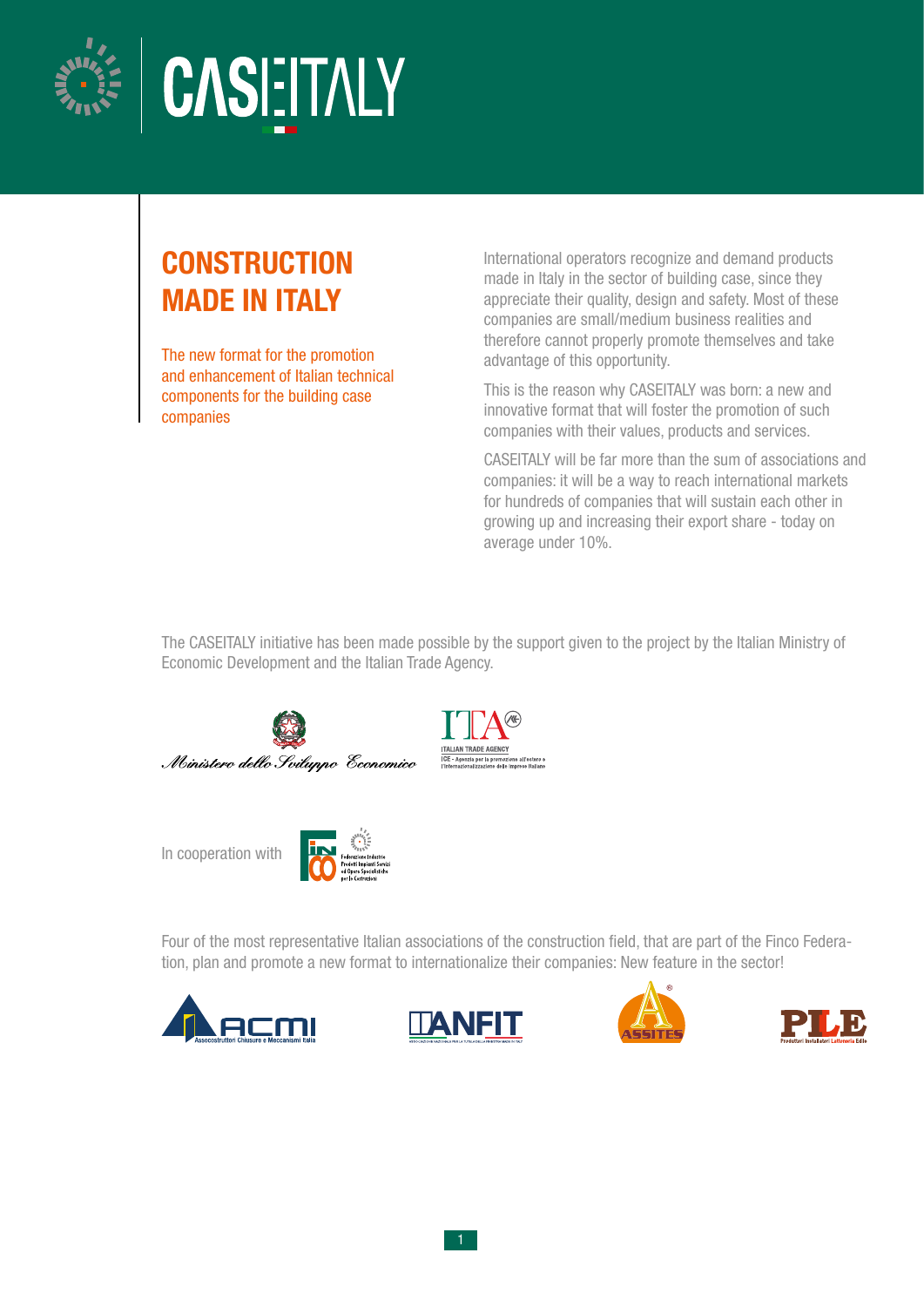

## ONE SOUL, ITALIAN QUALITY

- Different companies and association, joined by the need of promoting their products and services in international markets.
- International markets that recognize the value of Made in Italy.

"Light construction industry" at the center of the project: "light" because not structural but decisive key for the construction market.

#### A NEW AND ORIGINAL MULTI-CHANNEL FORMAT

- The most important international exhibition events recognized as a privileged platform for the meeting of different international operators.
- A central "island" of 250 square meters with a multimedia and innovative setting, to promote in the best way the associations' contents.
- **EXECUTE:** Daily conferences programme dealing with the most relevant topics for the construction market.
	- Welcoming space and refreshment to express the Italian style approach not yet well known to international operators.
	- An alive space where to find the best operators of this sector.

WEBSITE & **CATALOGUE**  The CASEITALY website, with editorial, corporate and product contents, will promote a daily exchange between international operators. It will foster a reserved area for project members, a dedicated video channel and newsletters for a constant and effective market involvement

The CASEITALY catalogue, containing an alphabetical list and description of all the associated companies, will be widely distributed not only during the trade fairs.